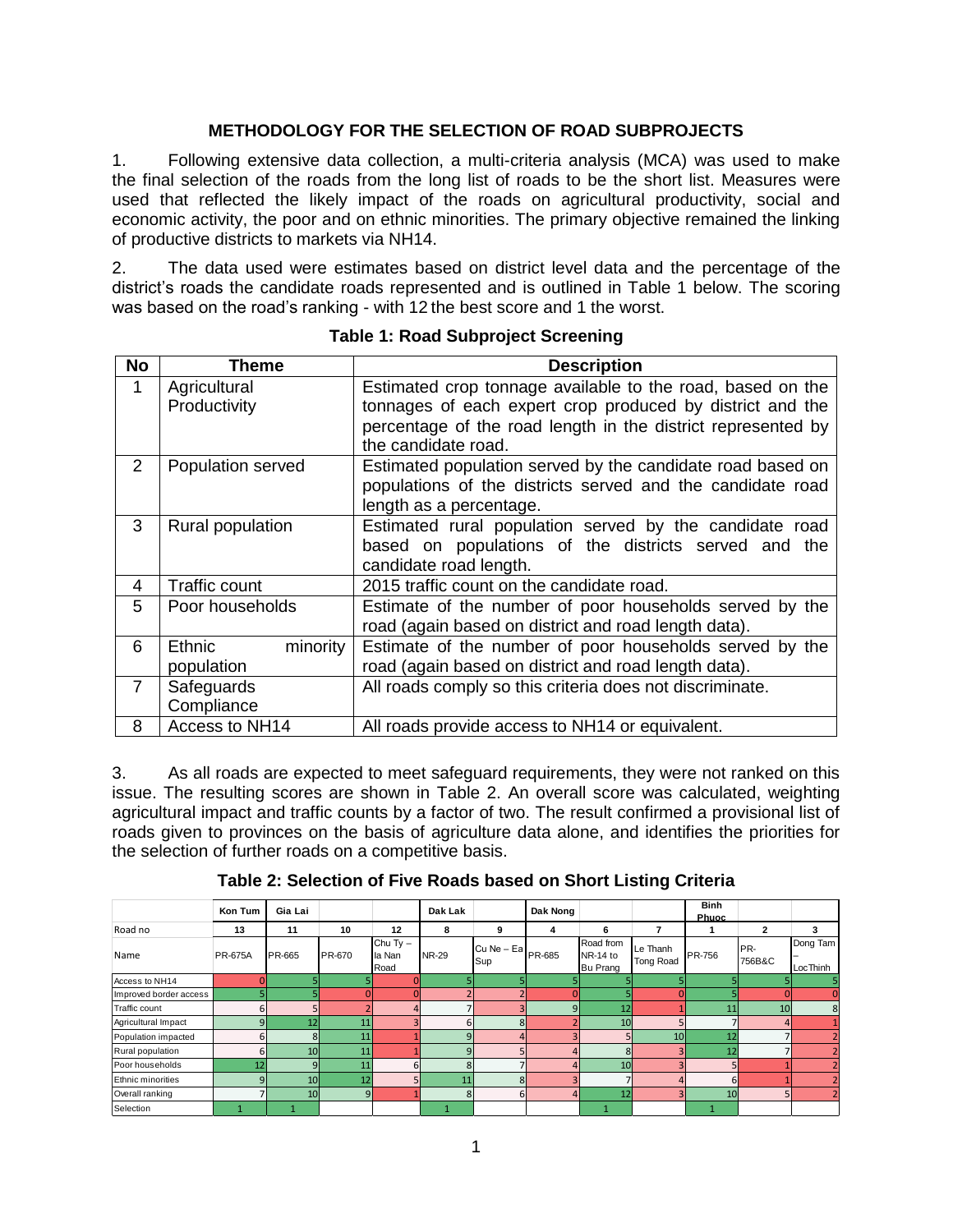## **A. ENGINEERING STUDY**

## **1. Scope**

4. Once the short list of Project roads was selected, surveys and investigation were carried out during project preparation for the preliminary design - upgrading and (re)construction. The scope of the project preparation technical assistance (PPTA) was limited to the preliminary design and a feasibility study of road and bridge upgrading, rehabilitation and construction.

5. The design for road upgrading and construction works was based on applicable Viet Nam road design standards TCVN 4054 - 2005. Bridges were designed following bridge design standards 22TCN 272-05 and other applicable standards.

6. Cost estimates were based on 2016 rates of the applicable province. The rate analysis followed cost norms.

7. The engineering appraisal included surveys of the existing road conditions. The appraisal included the study of alternative alignments where this might avoid built-up areas or market centres that would involve significant resettlement, or where realignment might improve road safety and performance.

## **2. Surveys and Investigation**

8. Surveys and investigations were undertaken for engineering study and preparation of preliminary design for upgrading the project roads. The extent of the surveys was directed to ensuring consistent information for technical appraisal and assessment of treatment alternatives. Some of the surveys and investigations varied with the project roads, depending on the existing situation and thus the treatment requirements.

#### **a. Topographic Surveys**

8. Topographic surveys were undertaken to collect information and details that would enable the Consultant to design and provide cost estimates for each road section. Generally a corridor 15m on either side of the centre-line of the existing carriageway was surveyed. However, this was further extended where warranted due to site conditions by  $5 - 10$  m.

9. Full cross-sections were taken at regular intervals depending on the topography. Existing features such as roads/track, houses, trees, cultivated limits, utilities, water courses, relative heights and depth, depressions, earth embankment, bank and other features present within the project corridor were recorded. This information is also important for the social and environmental studies.

## **b. Hydrological Study**

10. The hydrological study was carried out based on secondary hydro-meteorological data collected from relevant institutions, documents, guidelines and reports. The topography of the DTA region is quite diversified and there are distinct climatic subregions with different rainfall characteristics. There is a rainy season from May to October during which 80% or more of the annual rainfall occurs. The dry season lasts from November to April. Flooding usually occurs between July and November. Many project road sections cross watersheds and large streams. Large and medium span bridges are designed to a one percent probability of overtopping (100 year flood), while small span bridges, culverts and the roadbed is designed for a four percent probability.

## **c. Road condition Survey**

11. A preliminary geological study was undertaken for each road and all culverts and bridges to assess the pavement, roadbed and construction material resources. The survey included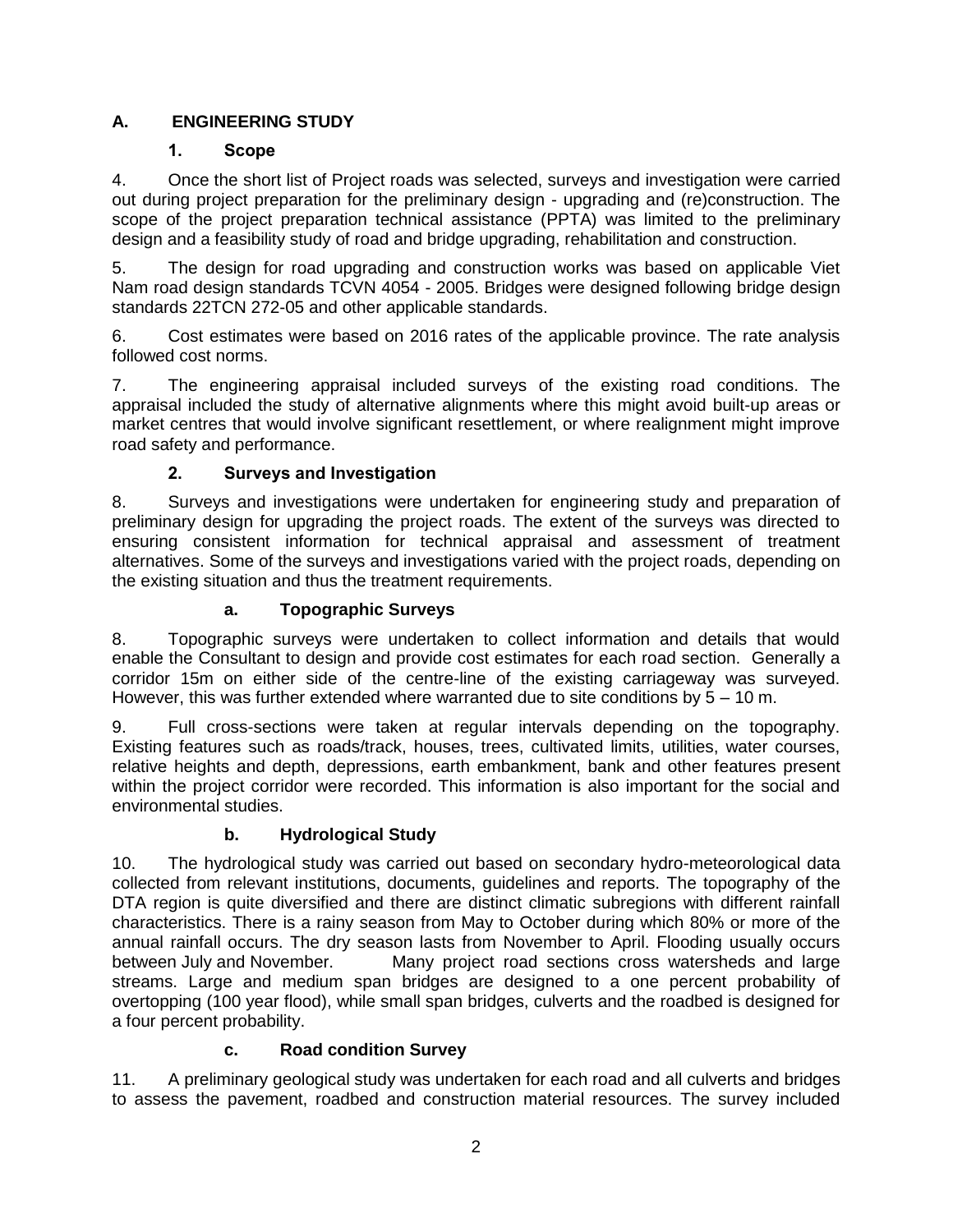terrain, physical inspection of soils and rock, and a review of published material about the local geology.

## **d. Geological Assessment**

12. The scope of the investigation involved measuring and mapping of geological factors on the road up to 30m each side of the centreline. The main task of geological evaluation along the route was carried out on the basis of observing the natural and artificial outcrop determining the distribution of the rocks and the preliminary assessment of geological conditions in the area.

## **e. Pavement Condition**

13. Pavement conditions were assessed by direct observation based on the Design Process for flexible pavement - 22 TCN 211-06. Forms of damage were assessed and categorized based on descriptions and observations in the field. The degree of damage is assessed, mapped and recorded.

# **f. Pavement Structure and Sub grade Soils**

14. Pits were excavated at the edge of the road done at two kilometre intervals to determine the type and thickness of the existing pavement and subgrade. The locations of the pits were chosen to ensure they contains the most characteristics of the road surface for that route segment according to the instructions 22 TCN 263 – 2000.

15. Dynamic Cone Penetrometers (DCP) tests were conducted in accordance with the provisions of the DCP manual provided by Institute of Transport Science and Technology. DCP tests are conducted in the structured pit and test the upper layer.

# **B. BORROW PITS AND CONSTRUCTION MATERIALS RESOURCES SURVEY**

16. The survey identified locations for borrow pits (areas where material for building the road embankment and pavement sub-base could be sourced) and the likely ease of exploitation and distance material would need to be transported. Areas where surplus or unsuitable material could be dumped were also identified. Certificates were obtained from the required agencies to enable material to be extracted or dumped.

# **C. GEOLOGICAL STUDY OF BRIDGE SITES**

17. A geological study of bridge sites required on the project roads was undertaken. A technical study of the bridge sites along with bridge types was carried out at the outset which enabled design of the bridges. A part to this was assessment of existing bridges to determine the level of intervention (e.g. maintenance, rehabilitation), if any required. An engineering survey was carried out for all new bridge sites to prepare a preliminary design.

## **D. AGREED LIST OF SUBPROJECTS**

18. The following road subprojects were selected for inclusion in the Project.

| <b>Province</b> | <b>Subproject</b>                                                         |  |  |  |  |  |
|-----------------|---------------------------------------------------------------------------|--|--|--|--|--|
| Binh Phuoc      | 50.16 km of Provincial Road (PR) 756 in Loc Ninh, Chon Thang and Hon Quan |  |  |  |  |  |
| Dak Lak         | 40 km of National Highway (NH) 29 in Cu M'Gar and Krong Buk districts;    |  |  |  |  |  |
| Dak Nong        | 37.5 km of PR 686 and PR 681 in Dak Song and Tuy Duc districts;           |  |  |  |  |  |

## **Table 3: Selected Road Subprojects**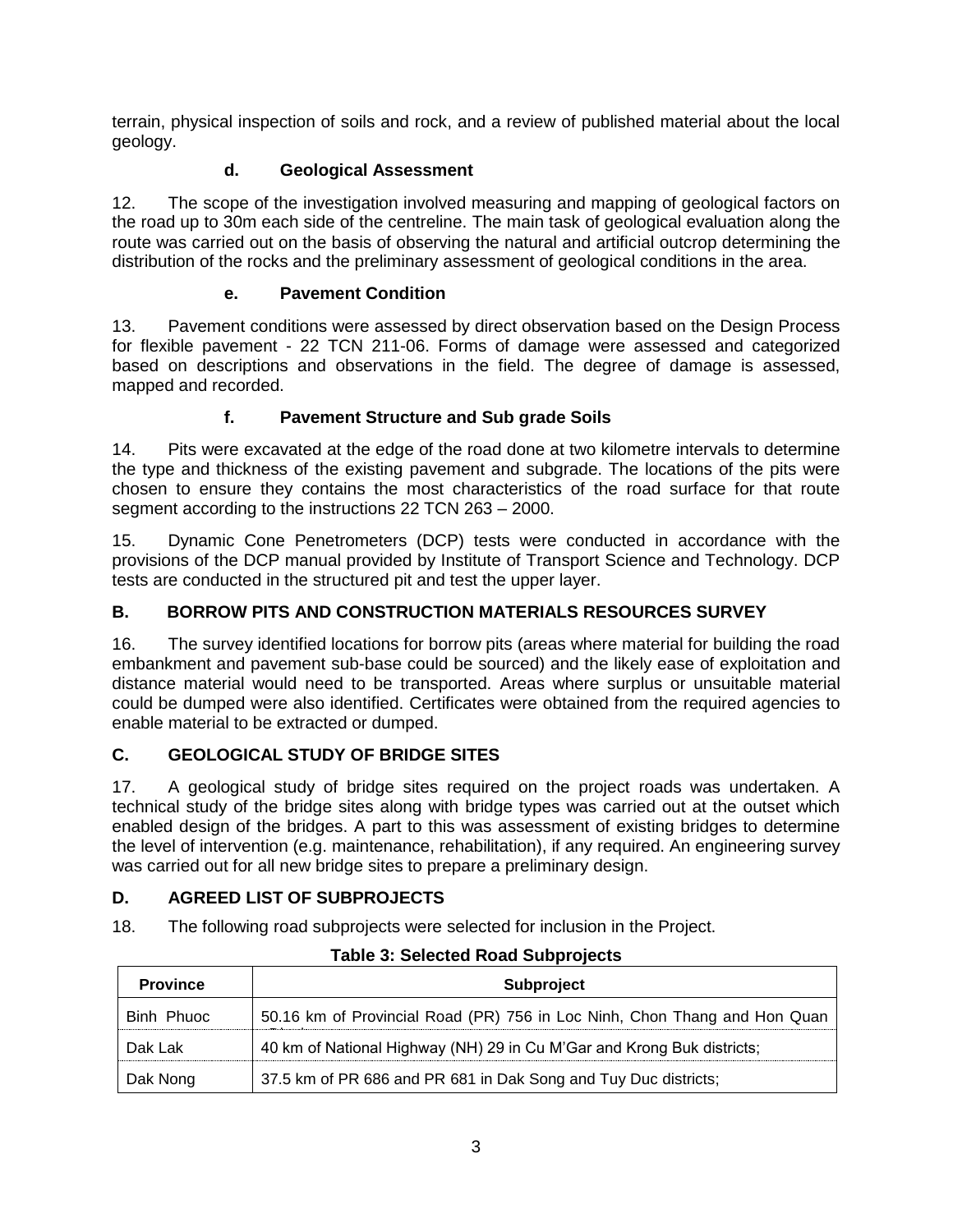| Gia Lai | 65.5 km of PR 665 in Chu Prong district;                  |
|---------|-----------------------------------------------------------|
| Kon Tum | 70.2 km of PR 675 A in Ia H'Drai and Chu Prong districts. |

19. Table 4 shows the final roads subprojects' civil works contract packaging.

#### **Table 4: Road Subproject Contract Packaging**

| Out put 1      | <b>Package</b> | <b>Name</b>                                                                                            | Value<br>$(5 \text{ mil})$ | Total<br>subproject |  |
|----------------|----------------|--------------------------------------------------------------------------------------------------------|----------------------------|---------------------|--|
|                | 1              | Upgrade from Km22 to Km63 PR675A<br>(include of 7 new bridges)                                         | 8.91                       |                     |  |
| <b>Kon Tum</b> | 2              | Upgrade from Km63 to Km81 PR675A; and<br>Upgrade Km0 to Km14+200 PR675A<br>(include of 3 new bridges)  | 8.05                       | 16.96               |  |
|                | 1              | Upgrade from Km0 to Km38 PR665                                                                         | 6.99                       |                     |  |
| Gia Lai        | 2              | Upgrade from Km38 to Km65.5 RP665                                                                      | 7.78                       | 14.77               |  |
|                | 1              | Upgrade from Km186 to Km206 NR29                                                                       | 7.77                       |                     |  |
| Dak Lak        | 2              | Upgrade from Km206 to Km226 NR29                                                                       | 7.77                       | 15.54               |  |
| Dak Nong       | 1              | Upgrade from Km0 to Km14 (TL686) and 1<br>new bridge; and upgrade from Km31+500 to<br>Km35+500 (PR681) | 8.34                       |                     |  |
|                | $\mathcal{P}$  | Upgrade from Km139 to Km158 (NR14C old)                                                                | 7.74                       | 16.08               |  |
| <b>Binh</b>    | 1              | Upgrade from Km0 to Km31 PR756                                                                         | 7.52                       |                     |  |
| <b>Phuoc</b>   | 2              | Upgrade from Km31 to Km50+200 PR756                                                                    | 7.12                       | 14.64               |  |
| <b>TOTAL</b>   | 10             |                                                                                                        | 77.99                      | 77.99               |  |

#### **E. PRELIMINARY DESIGN**

#### **1. General**

20. Preliminary design involved the following activities:

- Improvement to road geometry;
- Vertical Design;
- Horizontal Design;
- Roadbed Design;
- Pavement Design;
- Junction and Crossroad Design;
- Bridge Design;
- Small Drainage Works;
- Protection Works;
- Traffic and Road Safety.

21. The proposed works will use similar materials to the existing road or bridge unless these are not adequate and reconstruction with improvement is required.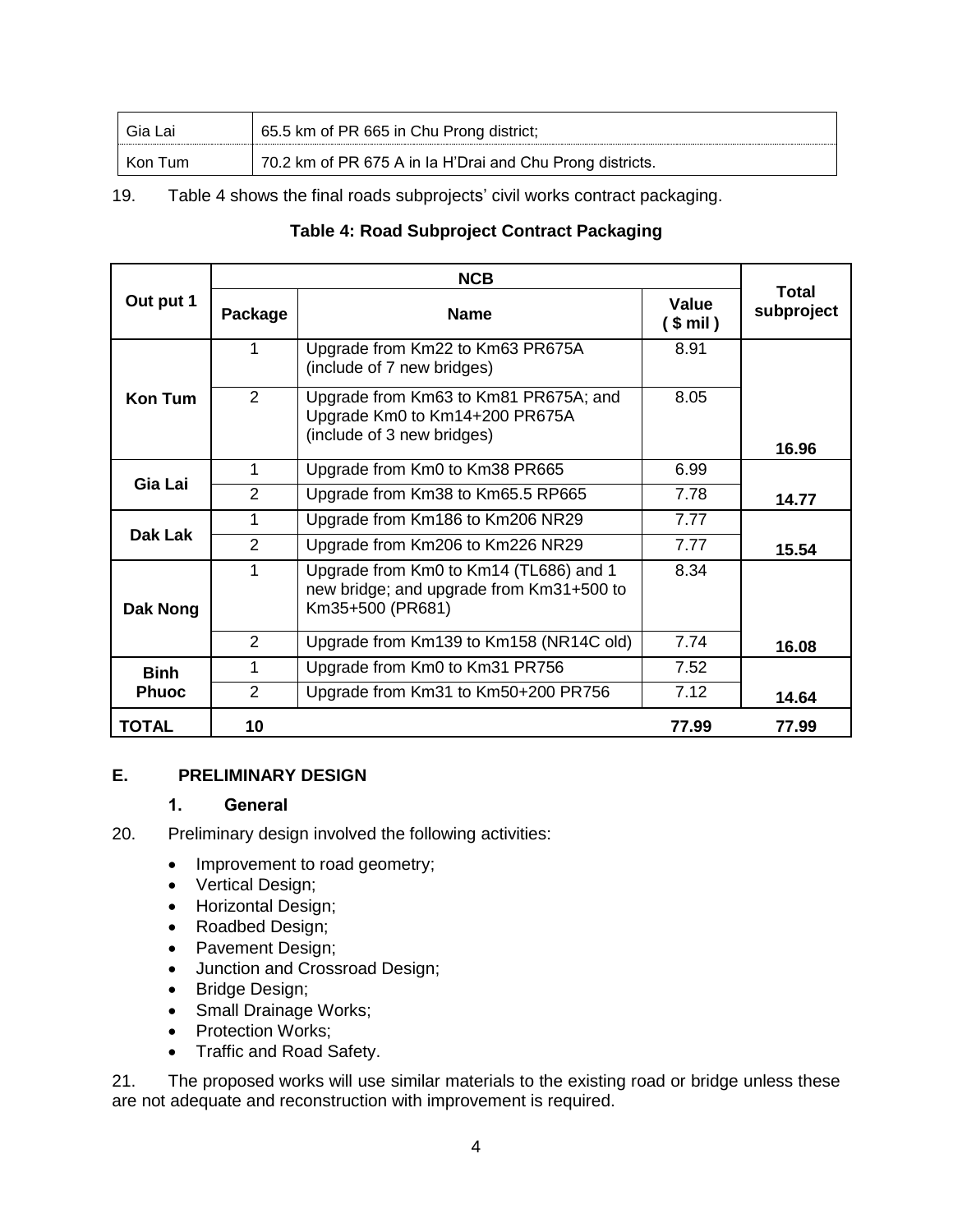#### **2. Design Approach**

22. The project roads offer various situations requiring upgrading and improvement including:

- Bituminous surface requiring pavement strengthening, rehabilitation;
- Deteriorated pavement requiring partial/full reconstruction;
- Roads difficult for heavy vehicles because of geometric constraints;
- Road with seasonal/reduced serviceability due to missing or deteriorating bridges or other factors; and
- Road sections comprising right of way and basic formation only.

23. A needs based approach was considered more appropriate for the design of road upgrading and improvement works. The design was customized based on the existing situation and the expected future traffic and designs were chosen for their technical soundness and cost effectiveness.

#### **3. Applicable Standards**

- 24. The Consultants followed applicable design standards and criteria including:
	- Rural roads grade B (according to TCVN 10380: 2014
	- Grade V Standards of Mountainous Roads (TCVN 4054-2005)
	- Grade IV Standards of Mountainous Roads (TCVN 4054-2005)
	- Grade III Standards of Mountainous Roads (TCVN 4054-2005)

25. Attention was given to the use of standard designs of the MOT, MOC, DOT and other design standards, guidelines and best practices with relevance to the local conditions, where they address the requirements in more appropriate manner. Due consideration also has been given to the construction and maintenance practices prevalent in the provinces.

#### **4. Pavement Design Standards:**

26. Cement concrete pavement was designed according to "Decision 3230 / QD - BGTVT, dated 12/14/2012 on moderate scale of traffic levels.

27. Design class A2 pavement was designed according to the design process of flexible pavement 22 BC 211-06.

#### **5. Bridge Design Standards:**

28. Bridge construction with reinforced concrete DUL and concrete complying with standard 22TCN 272-05

- Design load: A load HL93, pedestrian loads 3x10-3 Mpa;
- Frequency of floods design:
	- $\circ$  Small Span Bridge Design P = 4%, not navigable, floating trees.
	- $\circ$  Midium Span Bridge Design P = 1%, not navigable, floating trees.
- Earthquake Level: Earthquake Region V (MSK-64 scale), ground acceleration coefficient  $a = 0.0200$  and the earthquake zone IV (MSK-64 scale),  $a = 0.0438$ ground acceleration.